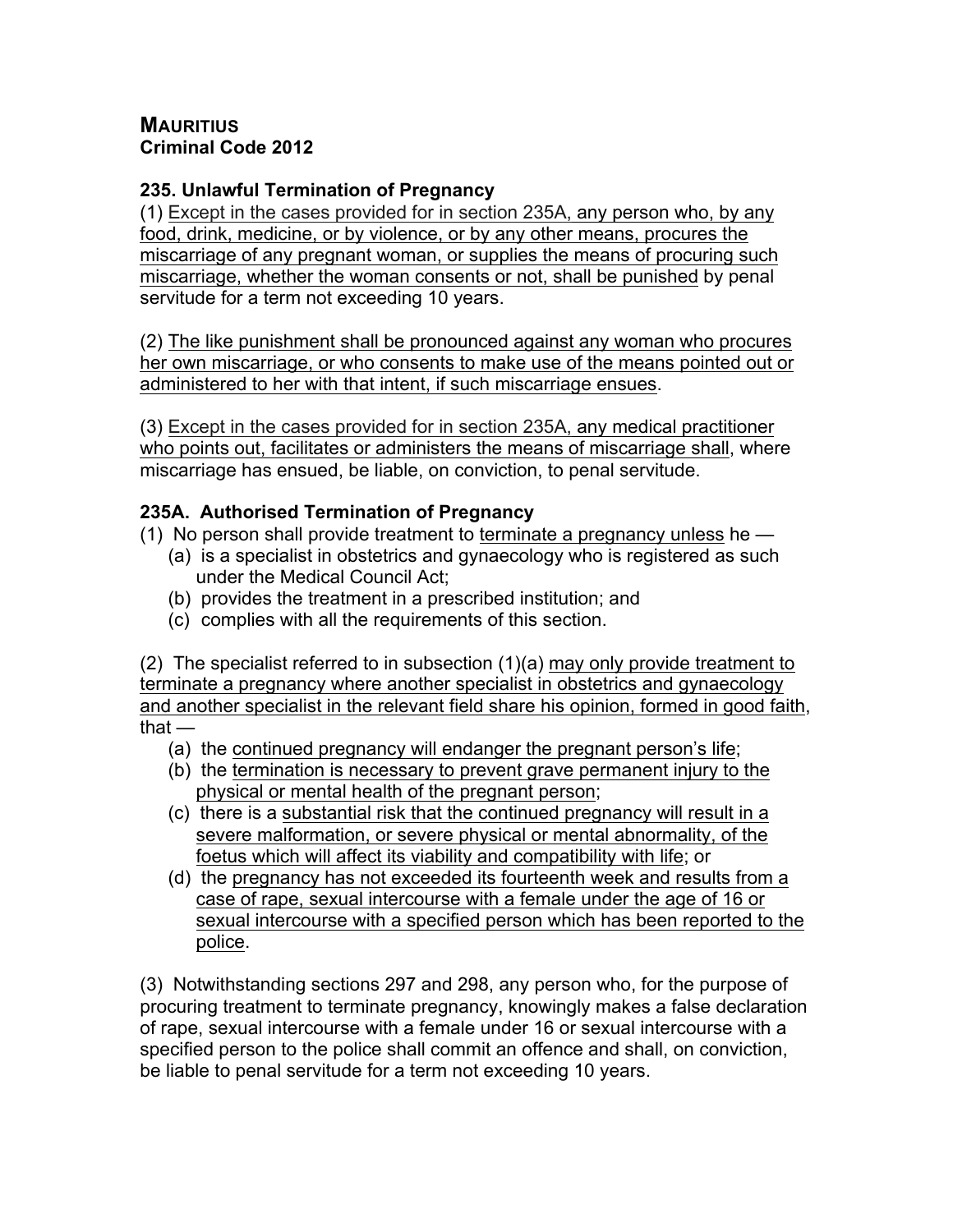- (4) (a) Subject to subsections (5) and (6), the specialist referred to in subsection (1)(a) shall not carry out a termination of pregnancy under this section except with the informed consent of the pregnant person.
	- (b) (i) Subject to subparagraph (ii), consent under paragraph (a) shall be given in writing.
		- (ii) Where the pregnant person is unable to read or write, she may give her consent by affixing her thumbprint to a written statement which is read out to her.

(5) Where a request for treatment to terminate a pregnancy under this section is made by a pregnant person who is under the age of 18, no treatment shall be provided to terminate the pregnancy except with the written informed consent of one of her parents or her legal guardian, as the case may be.

(6) Where a woman is, in the opinion of the specialists referred to in subsection  $(2)$  —

- (a) severely mentally disabled to such an extent that she is incapable of understanding the nature of, or the consequences of undergoing, the treatment to terminate her pregnancy; or
- (b) in a state of continuous unconsciousness and there is no reasonable prospect that she will regain consciousness in time to request, and to consent to, treatment to terminate her pregnancy,

the specialist referred to in subsection (1)(a) may terminate her pregnancy upon the

request and with the written informed consent of her partner, spouse, parents or legal guardian, as the case may be.

(7) Counseling shall be provided to a pregnant person before and after a termination of pregnancy.

(8) No person shall, by means of coercion or intimidation, compel or induce a pregnant person to undergo treatment to terminate a pregnancy against her will.

(9) Any person who contravenes this section shall commit an offence and shall, on conviction, be liable to imprisonment for a term not exceeding *5* years and to a fine not exceeding 100,000 rupees.

(10) In this section—

 $\frac{1}{2}$ 

- "informed consent" means consent, obtained freely and without threat or improper inducement, to receive treatment to terminate a pregnancy after the risks, benefits and alternatives have been adequately explained to the person concerned;
- "prescribed institution" has the same meaning as in section 38A of the Medical Council Act;

"specified person" has the same meaning as in section 249(5).